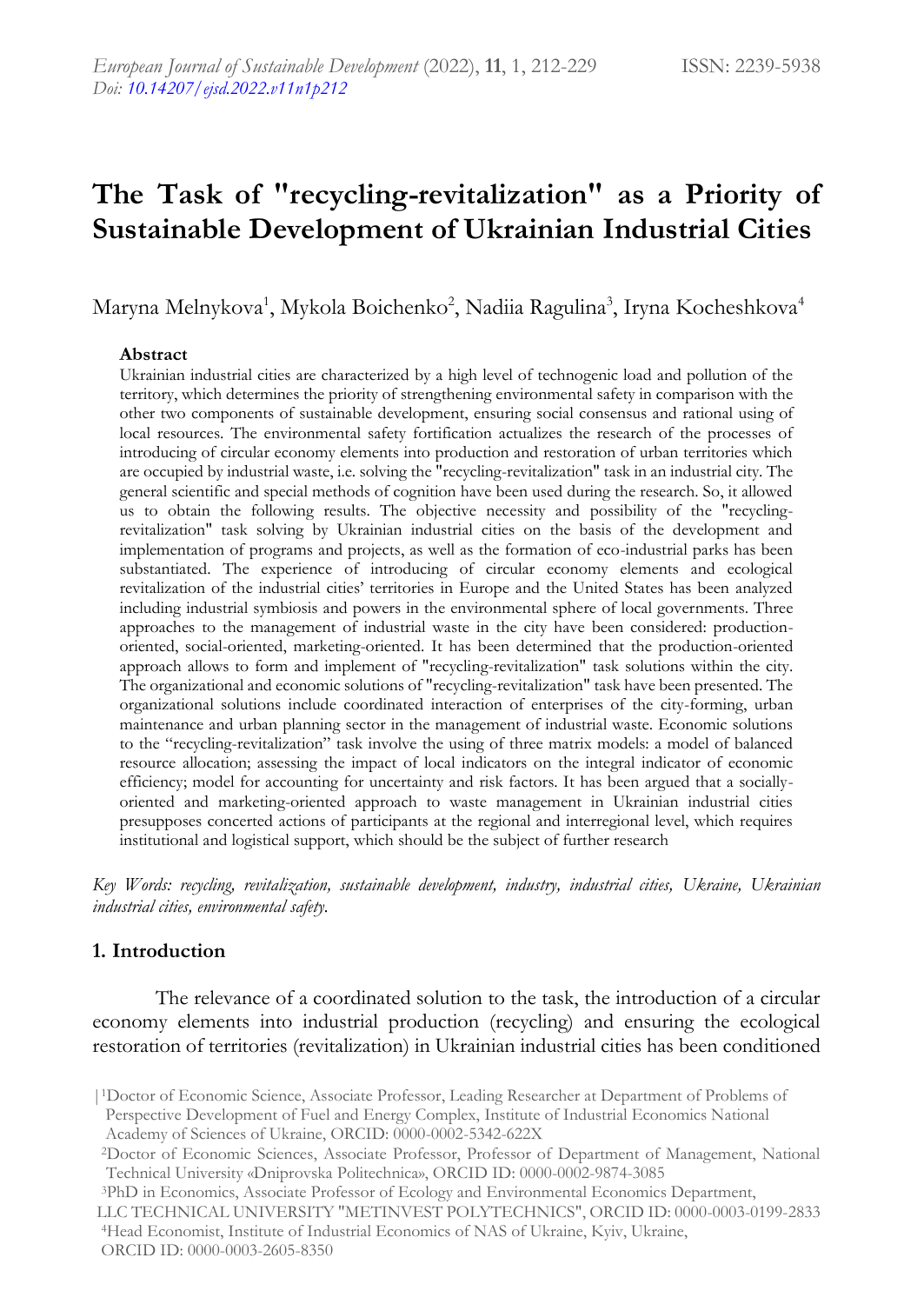by the following circumstances: technogenic pollution of the environment occurs as in the process of production activities of city-forming enterprises of the metallurgical, coal and chemical industries and due to the constant increase in the volume of dumps of metallurgical slag, waste heaps, sedimentation tanks, which are located in the urban area. Despite the fact that in the last six years after the signing of the Ukraine-EU Association Agreement (Pleasure for the Association between Ukraine 2014), which presupposes the observance of the principles of an integrated approach to pollution prevention and control (Directive 2008/98 / EC), the implementation at the state and local level of relevant strategies, concepts and programs related to the management of industrial waste (About the Basic ambush (strategy) of the state environmental policy of Ukraine 2019, About the consolidated regional programs for industrial access to the Donetsk region for 2018-2020, About the consolidated State strategy of regional development for 2021-2027, About the grasp of the Concept of realizing state policy in the sphere of industrial communication 2019), the problem of recycling industrial waste and revitalization of the territories occupied by them continues to remain. The developers of the draft Law of Ukraine "On Waste Management" (Draft Law of Ukraine "On the management of inputs) note that about 400 million tons of waste is generated in Ukraine annually and only 6% of this waste is recycled, which is extremely low compared to the EU countries, where it is about 40%. The other is located at landfills and dumps which are more than 5 thousand which of them are overloaded on 5% and 30% do not meet environmental safety standards. And the developers of the Concept for the Implementation of State Policy in the Sphere of Industrial Pollution " draw attention to the necessity for business entities to apply the best available technologies and management methods and to achieve the maximum permissible pollution levels established in accordance with them in the framework of the implementation of the provisions of Directive 2010/75 / EU (About the grasp of the Concept of realizing state policy in the sphere of industrial communication). Most Ukrainian industrial cities have adopted and are implementing strategies for

economic and social development in accordance with the Eleven sustainable development aim "ensuring openness, safety, resilience and environmental sustainability of cities" which declared UN resolution "Transforming our world: the 2030 Agenda for Sustainable Development" dated September 25, 2015 (The transforming our world: 2030 Agenda for Sustainable Development 2015) and confirmed by the Decree of the President of Ukraine dated September 30, 2019 №722/2019 (About the Sustainable Development 2019). The priorities for sustainable urban development act as a decomposition of economic, social and environmental sub-aims which are determined by the strategy and concretized in specific programs and projects. That's why for Ukrainian industrial cities that are located in regions which are characterized by a critical and high-risk level of environmental insecurity (Gernego 2021) the priority of environmental sustainability areas in comparison with two other related social and economic areas seems reasonable. The fortification of environmental safety is inextricably linked with the solution of the "recyclingrevitalization" task on the basis of coordinated actions of the enterprises of the cityforming sector, the urban services sector and the urban-planning complex located in the city. At the same time an important role plays the territorial community and its representatives such as local self-government bodies that deal with issues of local importance, including the creation of comfortable living conditions for the population on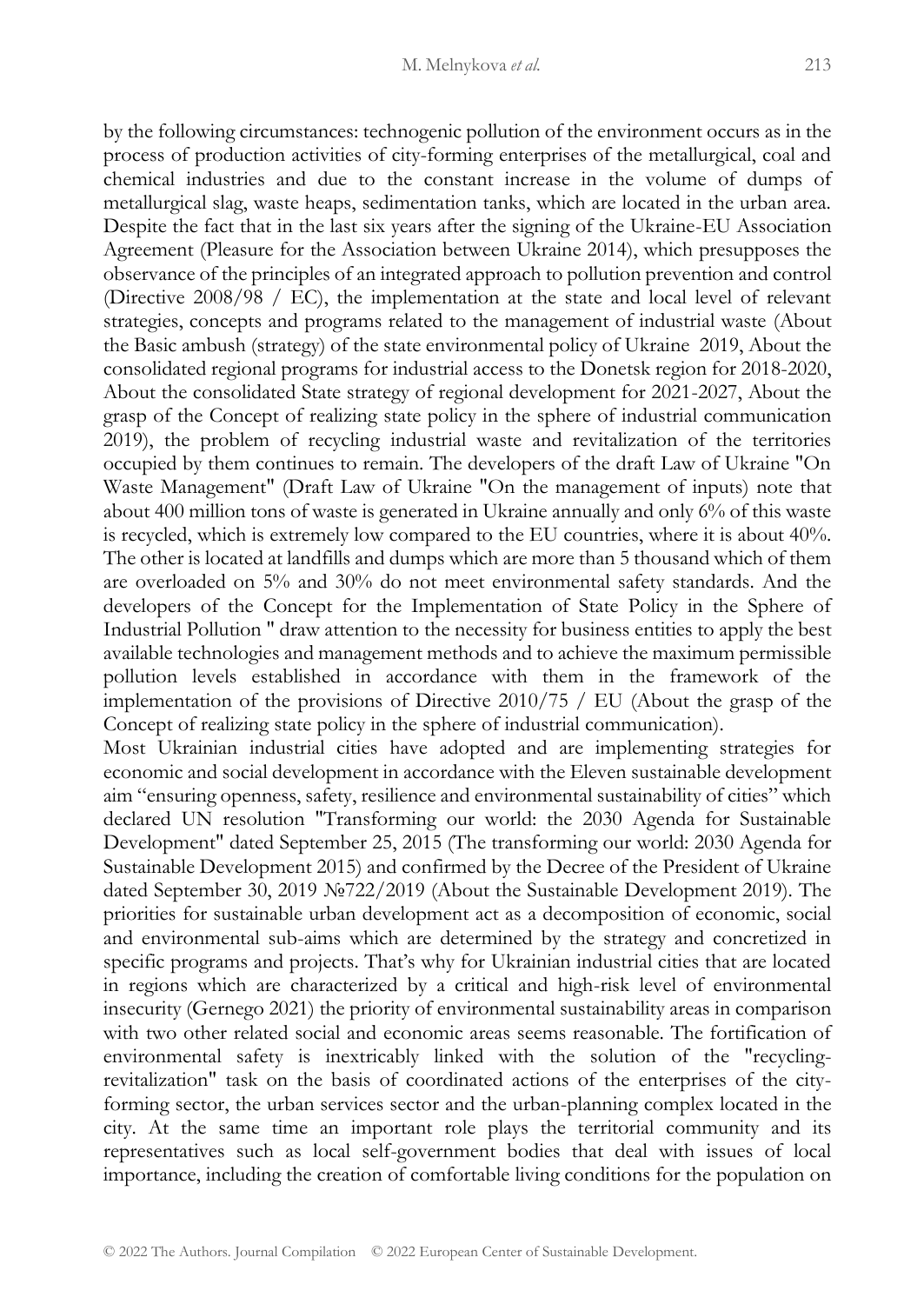the basis of a socio-ecological-economic approach. Based on the above, the achievement of the priority of sustainable development of the Ukrainian industrial city associated with ensuring ecological balance based on industrial waste management using elements of a circular economy and methods of revitalizing urban territories contributes to the solution of the "recycling-revitalization" task. It is necessary to have appropriate organizational and economic support for solving of the "recycling-revitalization task which determines the aim and objectives of this research, determines the methods and allows the development of appropriate tools.

#### **2. Research methodology.**

In the process of research, the purpose of which is the developing organizational and economic approaches of the "recycling-revitalization" task solving as a priority for the sustainable development of an industrial city, it is necessary to fulfill the following tasks: substantiation of the objective necessity and possibility of the "recycling-revitalization" task solving to ensure sustainable development of Ukrainian industrial cities;

experience analysis of the world industrial cities in strengthening the sustainability of development through the using of elements of a circular economy and ecological revitalization of territories;

development of organizational and economic solutions of the "recycling-revitalization" task as a priority for the sustainable development of an industrial city.

During the assignments, the general scientific and special methods of cognition have been used. The system analysis presents the city as a complex organizational and economic system that unites the enterprises of the town-forming, town-servicing and town-planning sectors. The monographic method and the method of structural analysis have been used to describe the field of this research. The methods of economic analysis and grouping have been used to process statistical information on the state of environmental pollution of the city territory. The method of comparison and generalization for researching the world experience of introducing of circular economy elements and ecological revitalization of territories in the context of sustainable city development has been used. The substantiation of the possibility of its application by Ukrainian industrial cities has been carried out using the method of analogy. The development of proposals for the use of the results of the "recycling-revitalization" task solving has been carried out using the method of analogies and logical analysis. To substantiate three approaches and alternatives of the "recyclingrevitalization" task solving, the method of analysis and synthesis has been used. Structural and functional analysis has been applied to substantiate organizational solutions for the "recycling-revitalization" task. Mathematical modeling made it possible to formalize the process of assessing the activities of an enterprise "with and without a project", as well as the degree of uncertainty and risk by constructing matrices. The method of analogies and logical generalization has been used when we have been formulating the conclusions and recommendations.

## **3. Research area (industrial city, sustainable development, priorities, recycling and revitalization in an industrial city)**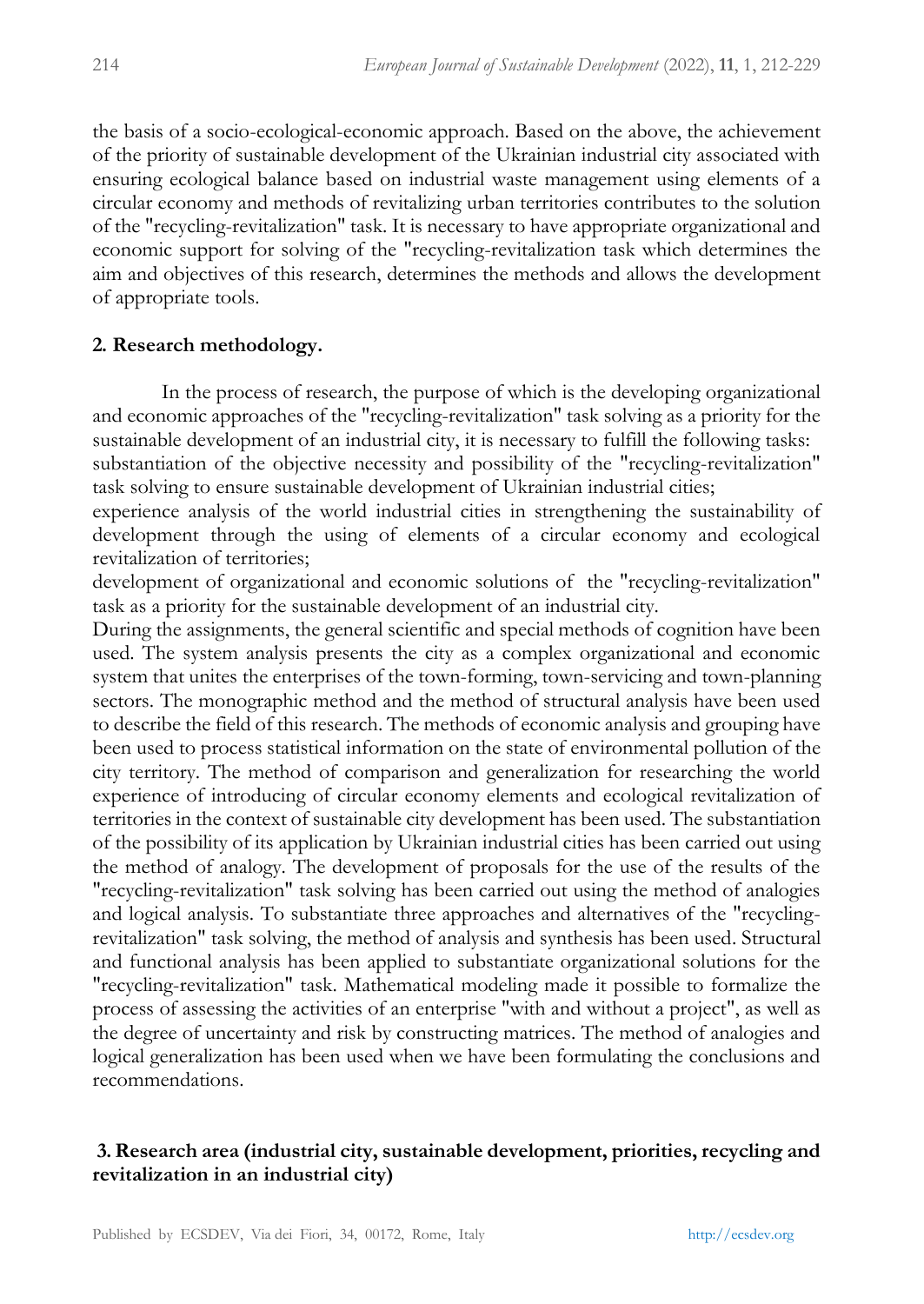It can be argued that a city is a complex spatial socio-economic system that includes interacting and interrelated elements based on the research of the industrial city (Forrester 1969; Mc Donald 1997; O'Sullivan 2012): population, territory, city-forming , architectural and urban planning subsystems and the sphere of life support, serving the functioning, preservation and development of the city itself. Industrial cities were formed on the principle of common natural resource potential, specialization of the economy and economic ties. The economic development of the city and the formation of its production structure and social sphere are influenced by many factors, including the location, natural and climatic conditions, the level of development of transport links, national-ethnic and cultural characteristics of the population, and the size of the city determines the specifics of management, the composition and structure of its system. life support

City-forming industries characterize the specialization of the city its place in the social division of labor its activities aimed at meeting the needs of the region and the country. The concentration of production leads to an increase in the scale of activity of the cityforming base and the consumption of resources: material, labor, financial which in turn necessitates the growth of branches of the city-serving sphere, the amount of resources that are consumed increases. The city services sector can be divided into three groups according to its functional characteristics: social services (health care, education, culture, physical culture); utilities (preservation and development of housing stock, provision of electricity, heat, drinking and household water, sewerage, landscaping, road maintenance, passenger transport); household services (communications, trade, catering). City service industries exist for the city itself, its population and produce products that are consumed locally. The harmony of the city's development is manifested in the form of complexity: the interconnection of the city-forming and urban-serving and urban-planning spheres of activity, individual industries, their components in conjunction with labor and material resources. These tasks are realized to the fullest extent through the mechanism of formation of programs for the complex economic and social development of the city. The orderliness only that constitutes the main component of the management of socioeconomic processes and creates an objective basis for the comprehensive, harmonious development of the city's economy.

There are usually the following subsystems distinguished as a part of the city: demographic (population), industrial, natural environment, social, recreational, industrial and infrastructural, social and infrastructural, institutional and infrastructural, ecological, resource and spiritual environment. To increase the comfort of life of the population of the city while maintaining the stability of the natural environment and the rational use of local resources is the uniform aim for all subsystems of the city in their development. All subsystems interact with each other during the functioning and development of the city.

The concept of sustainable development has a number of features for an industrial city and it is different from that given by the researchers of sustainable development of the city presented in the works (Albayrak 2017; Batty 2013; Christopherson 2013), insofar as the technogenic and anthropogenic load on the natural environment brings to the fore the issues of environmental safety, therefore, it is not necessary to support the integrity of the natural environment, but a system of measures to restore the ecological balance based on the use of tools for recycling industrial waste and revitalizing the territories occupied by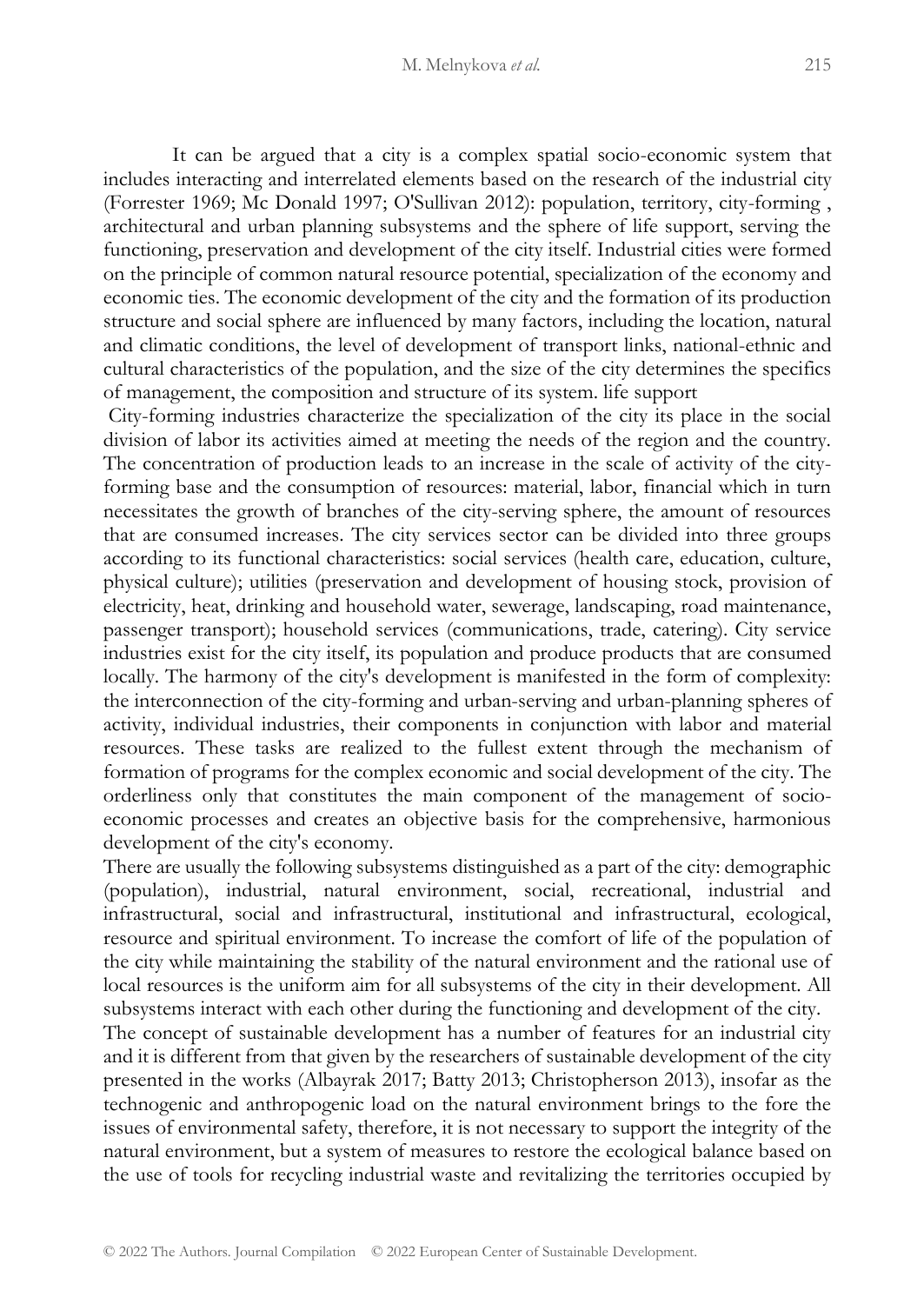this waste. It is the strengthening of environmental safety only that will ensure the implementation of the economic and social components of the sustainable development of an industrial city.

Recycling is aimed at the maximum possible use of primary and secondary resources in production on the territory of the city, contributing to the conservation of local resources and supporting environmental safety. (Sisoeva 2019; Mochalova 2020). Wherein production is considered in a broad sense (from the extraction or supply of a resource and ending with waste disposal). In the process of recycling the maximum possible use of the resource must be ensured with a minimum of waste that cannot be used. At the same time, the processing of secondary resources and industrial waste obtained as a result of processing the primary resource for the production of basic products helps to minimize the production of waste. From the point of view of economic feasibility, secondary resources should be used in the territory of their origin by enterprises operating in the town-forming, town-servicing or town-planning sector. It will save local resources and waste transportation costs.

The revitalization of the territories is aimed at supporting environmental safety and creating comfortable living conditions for the population based on the research of the authors (Gorblyuk 2020; Sych 2016). At the same time revitalization can be carried out comprehensively and locally in four directions: spatial, economic, social, environmental. The priority is the ecological direction of revitalization for this research.

The main compromise in the management of industrial waste using elements of a circular economy should be achieved by choosing between the cost of recycling waste and thereby preventing or reducing the level of formation of industrial waste dumps and the cost of revitalizing the territory occupied by industrial waste dumps. It is explained by the fact that within the framework of the urban economic complex, which unites enterprises on a certain territory, the problem is solved in a closed system. If there is more industrial waste than the city can consume on its territory, the problem is solved in an open system, i.e. the possibilities of using waste on the territory of the region are considered - a regional program for the management of industrial waste, or in neighboring regions on the basis of interregional programs and projects for the management of industrial waste. At the same time, an important role belongs to the choice of an alternative between the processing of industrial waste at the places of their origin or at the places of their consumption and the sale in the regions of Ukraine and abroad.

An alternative arises between the reclamation of dumps and their development in the case of accumulation of industrial waste dumps. In this case calculations are performed "with a project and without a project." In addition to economic calculations, organizational decisions are justified on the basis of considering the interests of the project participants. It also evaluates the impact of the project on the ecological situation in the city, both in terms of the load on the natural environment and in terms of the comfort of living of the population on the basis of relevant indicators.

Currently, it is required to develop strategic and tactical solutions aimed at comprehensively achieving the tasks of sustainable development of an industrial city in the socio-ecological and economic aspect, considering the priority of using elements of industrial waste recycling and revitalization of the territory to strengthen the level of environmental safety. To substantiate these decisions, an appropriate scientific and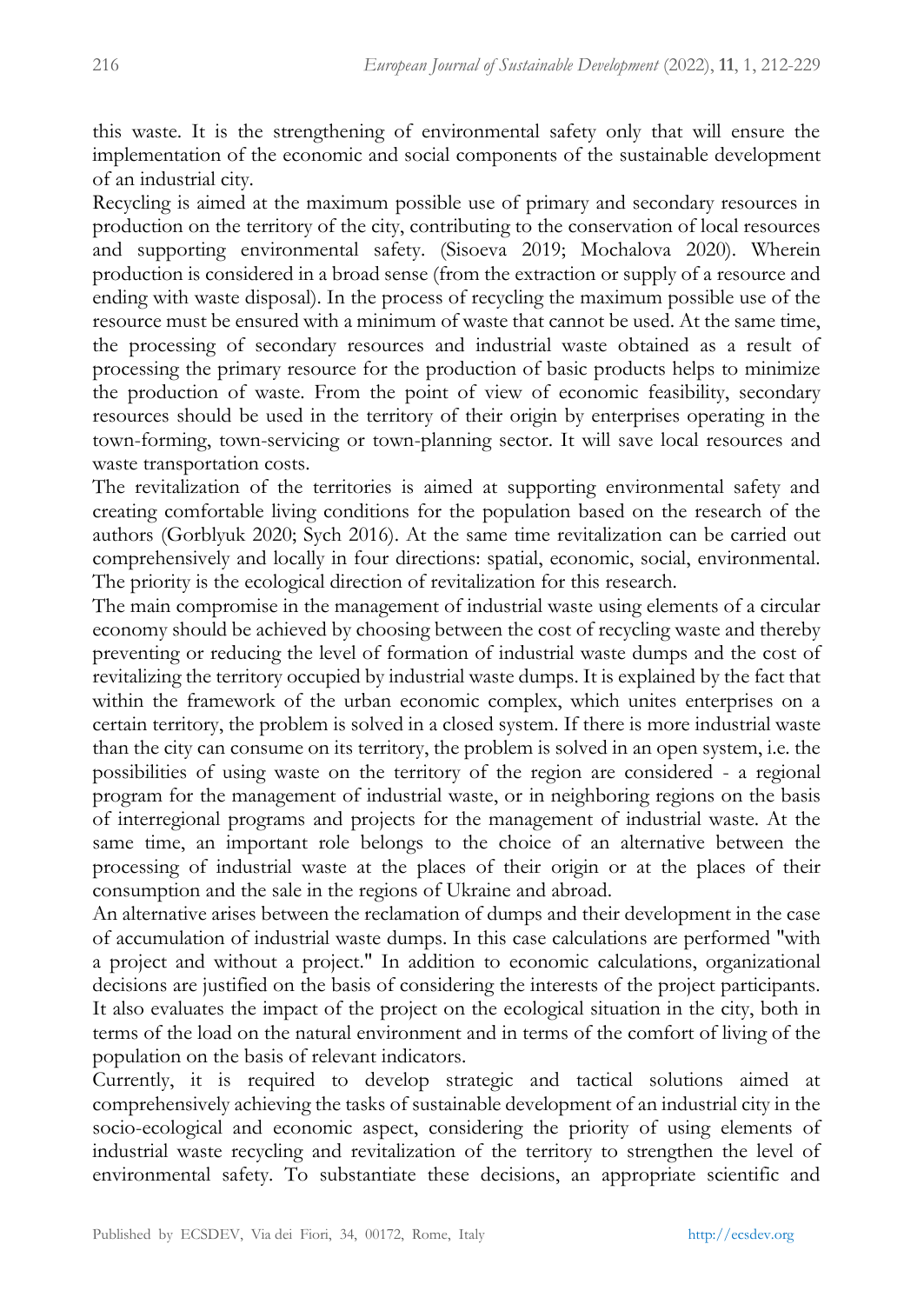methodological support is required, the results of the development of which are presented in the next section.

#### **4. Research results.**

## **4.1. Objective necessity of the practice of the "recycling-revitalization" task solving the leadership of Ukrainian industrial cities.**

The necessity of the "recycling-revitalization" task solving by Ukrainian industrial cities is due to a critical and highly risky environmental situation in a third of the regions of Ukraine, including Luhansk, Kherson, Lviv, Zaporizhzhia, Donetsk regions as evidenced by research data (Gernego 2021).

There are industrial cities in these regions which have an atmospheric pollution index exceeding the maximum permissible norms during 2016-2020 according to the calculations and observations of the Central Geophysical Observatory (CGO) by Boris Sreznevsky. (Table 1). These are the cities of Dnipro, Zaporizhzhia, Kamyansk, Kramatorsk, Krivuy Rig, Lisichansk, Mariupol, Rubizhne, Slavyansk.

| <b>Cities</b> | 2016    | 2017       | 2018             | 2019  | 2020   |  |  |  |
|---------------|---------|------------|------------------|-------|--------|--|--|--|
| Dnipro        | 13,9    | 13,9       | 15,1             | 17,2  | 14,1   |  |  |  |
| Kamensk       | 10,5    | 13,5       | 13,1             | 14,3  | 14,8   |  |  |  |
| Odessa        | 11,2    | 11,5       | 12,5             | 14,4  | 12,7   |  |  |  |
| Slavyansk     | 10,1    | 10,3       | 8,5              | 6.1   | 4,8    |  |  |  |
| Kramatorsk    | 10,1    | 8,5        | 8,2              | 7,5   | 7,5    |  |  |  |
| Kherson       | 9,9     | 7,3        | 7,3              | 10,5  | 8,2    |  |  |  |
| Lisichansk    | 9,5     | 8,2        | 7,5              | 6,5   | 5,5    |  |  |  |
| Mikolaev      | 8,9     | 9,3        | 9,8              | 13,7  | 9,2    |  |  |  |
| Lutsk         | 8,8     | 9,2        | 10,3             | 7,7   | 6,8    |  |  |  |
| Krivuy Rig    | 8,7     | 9,0        | 10,4             | 9,6   | 9,6    |  |  |  |
| Mariupol      | 8,6     | 15,5       | 15,8             | 17,9  | 15,7   |  |  |  |
| Kyiv          | 8.1     | 9,1        | 10.4             | 9,6   | 9,6    |  |  |  |
| Rubizhne      | 8,0     | 7,4        | 7,5              | 7,2   | 6,2    |  |  |  |
| Zaporizhzhia  | $8,\!0$ | 7,5        | 7,4              | 8,0   | 8,0    |  |  |  |
| Uzhgorod      | 7,5     | 7,4        | 6,7              | 6,1   | 5,7    |  |  |  |
| Rivne         | 55,0    | 7,5        | $\overline{2,0}$ | 7,5   | < 7, 0 |  |  |  |
| Lviv          | < 7,0   | <7,0       | 7,5              | 7,1   | 6,9    |  |  |  |
| Kremenchuk    | < 7,0   | $55 - 7,0$ | 7,1              | < 7,0 | 6,9    |  |  |  |
| Cherkasy      | < 7,0   | <7,0       | < 7,0            | 7,4   | 7,3    |  |  |  |

**Table 1.** Dynamics of the air pollution index in industrial cities of Ukraine 2016-2020.

*Source: compiled by the authors based on* (Camp of the new natural environment in the territory of Ukraine)

Such cities as Mariupol, Kamensk, Zaporizhzhia and Kramatorsk have been leading in terms of soil pollution over the past 6 years: in 2016 - Mariupol; 2017 - Kamensk; 2018 and 2019 - Zaporizhzhia and Mariupol; 2020 Mariupol and Kramatorsk. (The camp of the new natural environment in the territory of Ukraine 2021).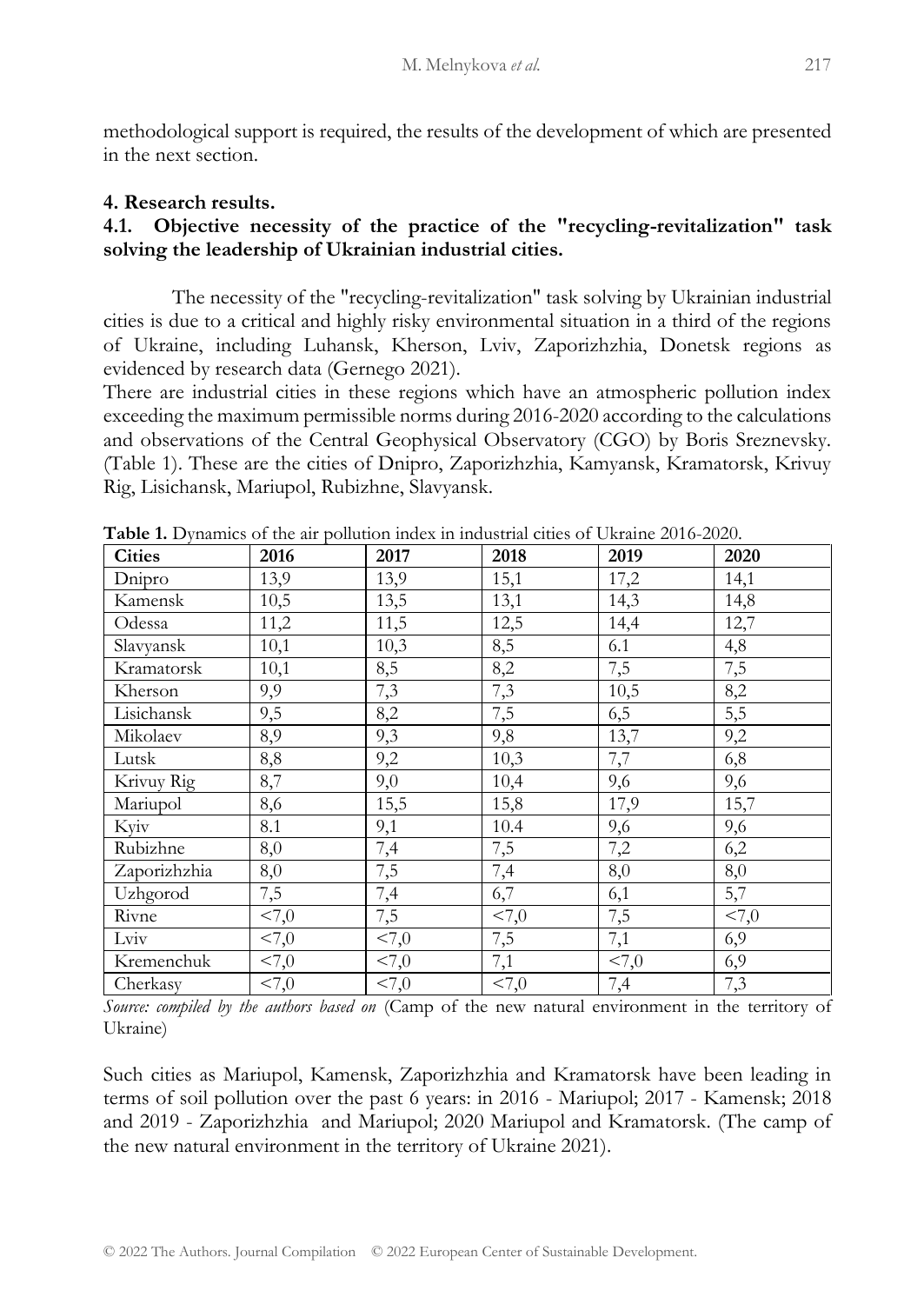The solution of this situation is facilitated by the development and implementation of strategies, programs and projects for the management of industrial waste at the regional and city level. An example is the Regional Program for Industrial Waste Management in Donetsk region in 2018-2020. The results of the implementation are presented in table. 2.

| - 0<br>Industry | Waste type                                                                                                                        | Implemented by                                                                                                                        | of<br>Amount                  | Result                                                                                                                  |  |  |  |
|-----------------|-----------------------------------------------------------------------------------------------------------------------------------|---------------------------------------------------------------------------------------------------------------------------------------|-------------------------------|-------------------------------------------------------------------------------------------------------------------------|--|--|--|
|                 |                                                                                                                                   |                                                                                                                                       | funding                       |                                                                                                                         |  |  |  |
| Metallurgy      | blast<br>Recycling<br>furnace,<br>converter, open-<br>hearth slag, reuse<br>metallurgical<br>of<br>sludge in sinter<br>production | shareholder<br>Close<br>partnership<br>Metallurgical plant<br>"Azovstal" H Close<br>shareholder<br>partnership<br>Metallurgical plant | $1066,2$ million<br>UAH       | Processed<br>million<br>13.1<br>tons of waste<br>and<br>withdrawn<br>million<br>0.81<br>of raw<br>tons                  |  |  |  |
|                 |                                                                                                                                   | by Ilych<br>(Mariupol city)                                                                                                           |                               | materials                                                                                                               |  |  |  |
| Coal mining     | Recycling of coal<br>enrichment wastes<br>with the removal<br>of<br>coal<br>concentrate                                           | Private shareholder<br>partnership "DTEK<br>Oktyabrskaya COF"<br>(Dobropillya city)                                                   | 3, 3<br>million<br><b>UAH</b> | Processed<br>76.76<br>thousand tons<br>of waste and<br>withdrawn<br>25.98<br>thousand tons<br>οf<br>coal<br>concentrate |  |  |  |
| Chemical        | Improving<br>the<br>of<br>processing<br>chemical waste                                                                            | shareholder<br>Close<br>partnership<br>"Avdiyivsky<br>coke<br>plant"<br>(Avdiivka city)                                               | 2, 5<br>million<br><b>UAH</b> |                                                                                                                         |  |  |  |

**Table 2.** Results of implementation of the Regional Industrial Waste Management Program in Donetsk region in 2018-2020.

*Source: compiled by the authors based on* (About the news of the 2020 regional programs)

The specialists of the Ecology and Natural Resources Department of the Donetsk Regional State Administration note that the results of the implementation of the Regional Program and its methodological support will be considered when developing the Regional Waste Management Plan in the Donetsk Region for the period up to 2030. Similar regional plans have already been adopted or are under development in practically all regions of Ukraine including critically and highly environmentally unsafe ones. Regional plans for waste management in general and industrial waste in particular are specified in programs and projects that are implemented at the city level.

It is proposed to use both restrictive instruments in regional plans for the implementation of industrial waste management tasks, related to bringing Ukrainian legislation in the environmental sphere to European standards, and stimulating instruments, including the creation of eco-industrial parks, the use of public-private partnerships and corporate social responsibility mechanisms. Currently, Ukraine is modernizing the legislative framework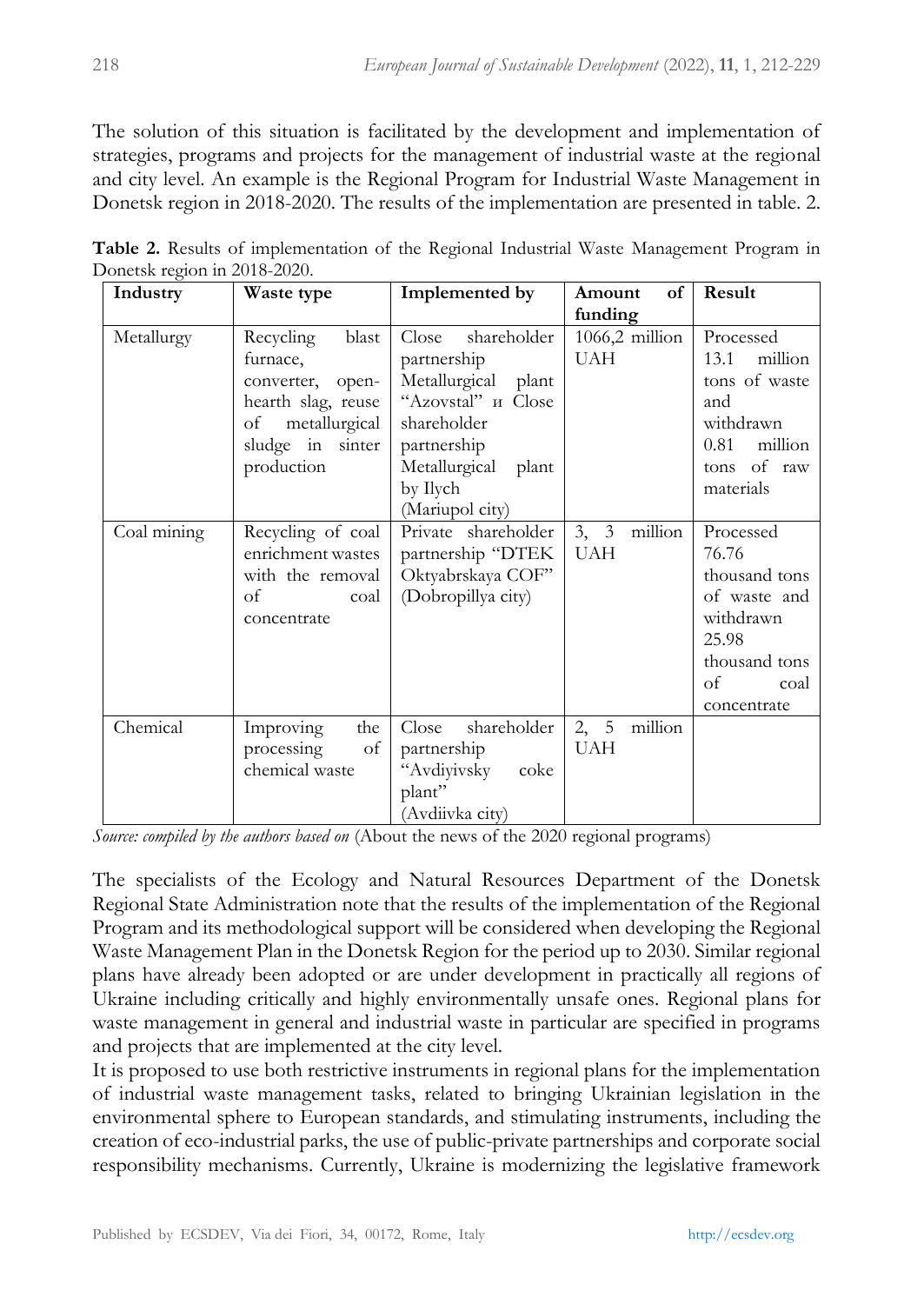for the creation of industrial parks based on the principles of industrial symbiosis and industrial ecology. Wherein the process of justifying the creation of industrial and ecoindustrial parks in cities and regions of Ukraine is underway. At the same time, in the old industrial regions the possibilities of transferring existing facilities of industrial zones to the principles of circularity with the provision of benefits and preferences for investors, which are used in industrial and eco-industrial parks are being considered. These issues should be resolved by coordinating the interests of all participants in the process of supporting and strengthening the ecological balance of the urban area. And local governments should initiate and organize the implementation of projects and programs within the framework of the "recycling-revitalization" task solving as evidenced by the positive experience of industrial cities in the world within their competence related to solving problems of local importance.

## **4.2 The experience of the world industrial cities in strengthening the sustainability of development through the introduction of a circular economy elements and ecological revitalization of territories**

The introduction of elements of a circular economy in the industrial cities of the European Union is inextricably linked with the implementation of the concept of industrial symbiosis. Industrial symbiosis allows not to destroy or accumulate excess resources (waste) generated during one production process but to use them in another production process. (Chertow 2016) As a result, synergy is ensured, which increases economic benefits and reduces the pressure on the territorial ecosystem. (Preobrazhensky 2020). The concept of industrial symbiosis is implemented in the formation of industrial and eco-industrial parks, which is a network of enterprises interacting with each other in order to improve the economic and environmental condition based on the exchange of energy and materials. (Chertow 2016). At the same time, closed cyclic systems are formed that use by-products of production, generate a minimum of waste and save natural resources. This is how the factories operate in the most famous eco-industrial park Kolundborg (Denmark), which received the 2018 Gothenburg Sustainability Prize. Due to the industrial symbiosis of enterprises of four industries (energy, oil refining, pharmaceuticals and production of construction materials) and the recycling of their industrial waste, the annual cost savings in Kolundborg park amounted to 24 million euros. (Utkina 2020). At the same time, special attention should be paid to the participation of the municipality in the activities of the ecoindustrial park and in the construction of a heating distribution network that uses steam from the power plant. An interesting approach is to consider the local characteristics of industrial ecology for the formation of quasi-models of the closed-cycle economy, which is used in the Hungarian industrial park. (Nagypál 2020). Also, worth noting is the quasimodel of industrial symbiosis of the largest US nuclear power plant Palo Verde on the use of wastewater from the municipality of the city of Tanapaca for cooling the plant. Thus, a closed loop of the city water supply and sewerage system is realized. of the city of Tanapaka It should be noted that the basis of projects implemented within the framework of ecoindustrial parks and quasi-models of the economy of a closed and industrial symbiosis is the mechanism of public-private partnership, which has features of use in the field of environmental safety associated with the presence or absence of certain powers of local governments in environmental sphere. (Kaletnik 2021).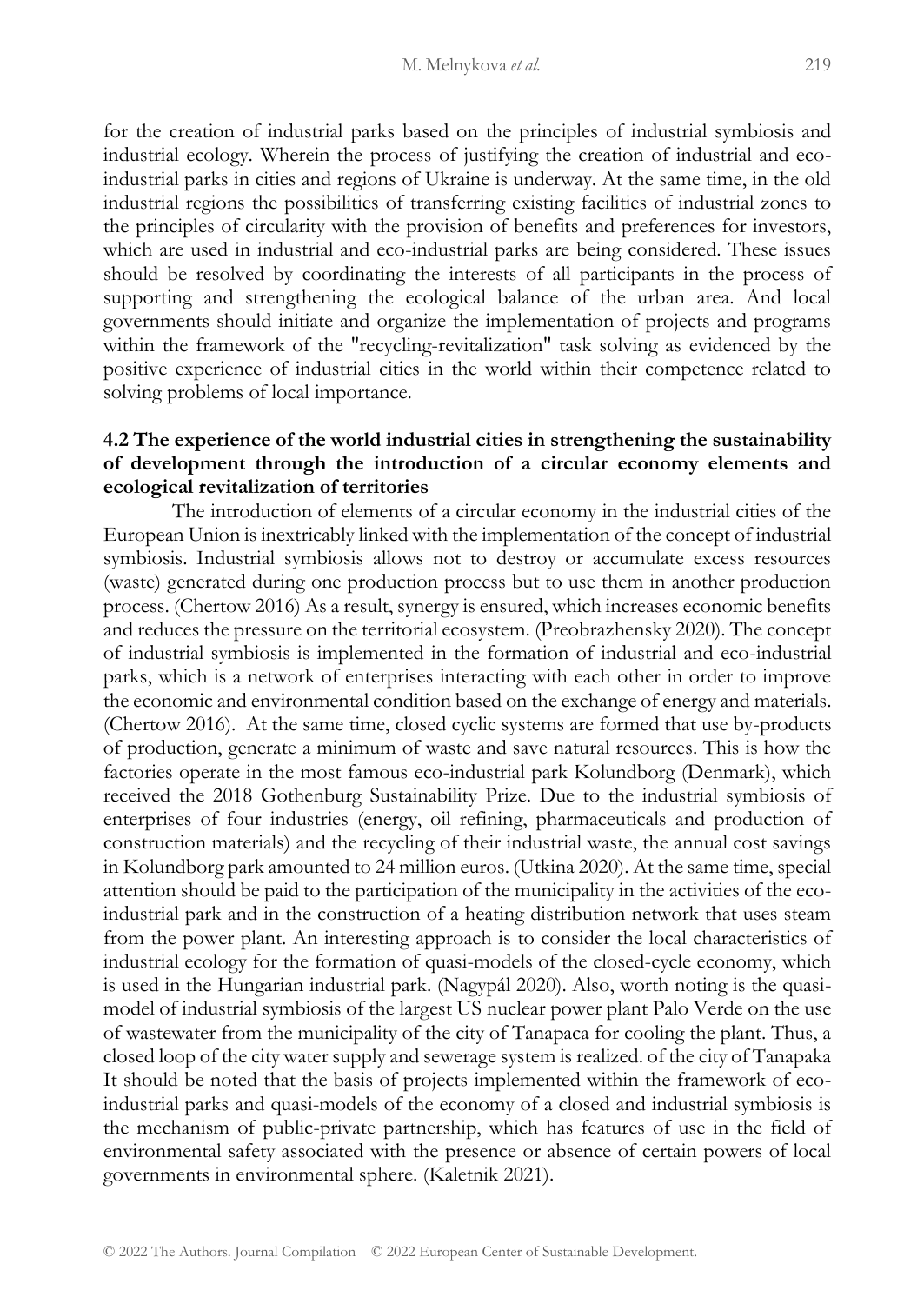As for the revitalization of urban territories, for the purposes of this study, the experience of old industrial cities in Europe and the USA, in particular Pittsburgh, Detroit, Manchester, Liverpool, Lille, Turin and the cities of the Ruhr region, is interesting, which was summarized in the monograph. (Starodubrovskaya 2011; Tarasova 2017) The authors of the monograph state the fact that the successful implementation of the revitalization process in Pittsburgh is largely due to the fact that the main organizers are local authorities. They establish partnerships with businesses, which allows them to use their financial resources widely enough to invest in the development of urban infrastructure. It is equally important to prioritize the solution of environmental problems associated with a decrease in the technogenic and anthropogenic load on the environment, which stimulates the development of the environmental technology industry. The experience of the cities of the Ruhr region is complemented by the presence of initiatives for the development of projects on the part of commercial companies, non-profit organizations and ordinary residents, as well as the organization of the implementation of these projects on the basis of attracting investment resources. In this case, the state administration and local selfgovernment bodies play a coordinating role.

It is necessary to state the following based on the considered experience of industrial cities of the world in solving problems of industrial waste recycling and ecological revitalization of territories. It is advisable to consider both the possibilities of interaction between the enterprises of the city-forming one the urban service and urban planning sector on the principles of industrial symbiosis, and the availability of the possibility of expanding the powers in the environmental sphere of local self-government bodies when developing projects.

## **4.3. Organizational and economic solutions of the "recycling-revitalization" task in the Ukrainian industrial city**

 It should be emphasized that management decisions must meet such requirements as: compliance with the current legislation and the provisions of the statutory documents of the enterprise;

the presence in the text of the decision of a clear targeting and targeting;

conformity of the form to the content;

inadmissibility of contradictions to oneself or to a previously made decision;

considering the possibility of technical, economic and organizational feasibility of the solution;

availability of parameters of external and internal control of the implemented solution; assessment of the risk of negative consequences of the decision taken during its implementation (Melnikova 2007). Let us consider the substantiation of organizational and economic solutions of the "recycling-revitalization" task on the example of metallurgical production waste management - blast furnace slag. There are three main approaches to the process of industrial waste management in the city:

production-oriented,

involving the processing and use of blast-furnace slags within the city by enterprises socially oriented, involving the free use of blast-furnace slags on the territory of the region; marketing-oriented, involving the sale of blast-furnace slags both domestically and abroad.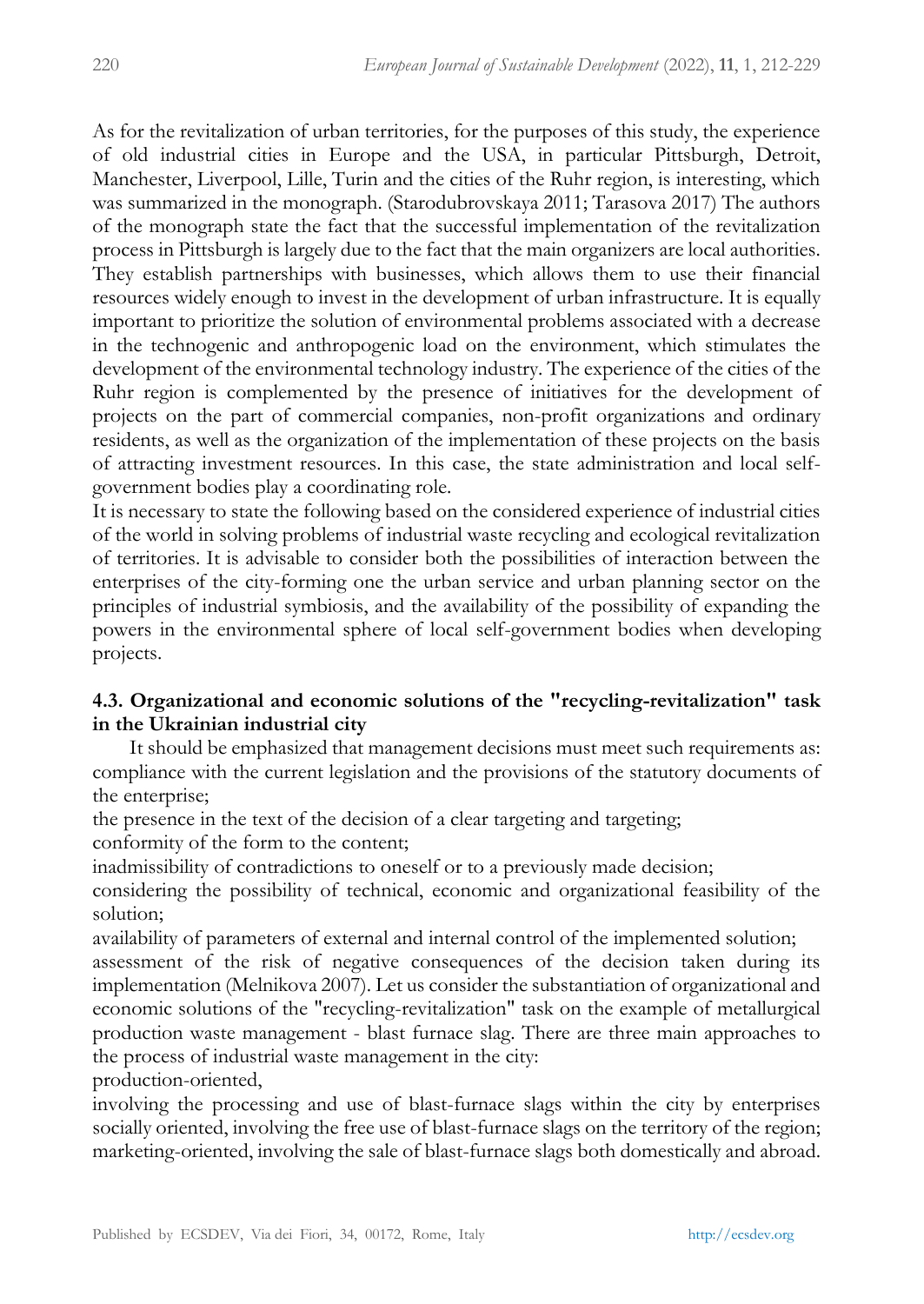For a socially-oriented approach mainly organizational solutions are developed, considering the needs and possibilities of using waste by infrastructure on the territory of the region without preliminary processing. The marketing-oriented approach is characterized by the formation of mainly economic decisions related to the assessment of the cost of shipping and transportation of waste to the customer, considering the logistics features described in this article. (Boychenko 2018). The production-oriented approach is based on the adoption and implementation of both organizational and economic decisions related to the peculiarities of using the elements of recycling production by city-forming enterprises and the readiness of enterprises of the urban service and urban planning sector to establish production cooperation links for waste processing and reduce the level of their disposal in dumps.

Proceeding from the fact that the interaction of the city-forming metallurgical enterprises operating on the principles of recycling is primarily associated with the use of nontraditional sources of heat and electric energy by enterprises of the urban service sector, it does not in any way affect the approach used in the formation of decisions. Thermal and electric power is used by urban heat supply, electric transport and street lighting companies. As for other types of waste, their use in urban economy and construction refers to the issues of ensuring sustainable development of the territory in terms of supporting environmental safety. That's why the enterprises of the city-forming sphere of the economy (in particular, road facilities and landscaping) act as consumers of waste in the form of blast-furnace slags as an accompanying result in the production of metal using elements of a circular economy.

The use of slag, its processing or sale refers to the issues of strengthening environmental safety as a component of sustainable economic development. This conclusion is based on the authors' research (Sysoeva 2019; Mochalova 2020) on the relationship between the goals and objectives of the circular economy, the green course and sustainable development. It should be noted that although the production of slag occurs in the process of metal production on the principles of a circular economy, the processing and sale of slag has nothing to do with ensuring the circularity of metallurgical production. This concerns the circular functioning of the economy of a certain territory, in particular, a closed-cycle city where metallurgical production is located. Therefore, the processing and marketing of slag as industrial waste should be considered in the context of the circular development of the territory. So, the principles of a circular economy in industrial production relate directly to the production process and the processing of associated waste in a given production cycle, since they aim to reduce the formation of dumps by maximizing waste processing. As for waste in dumps, this is not a task of a circular economy but of sustainable development of the territory in terms of ensuring environmental safety and reducing man-made load by reducing harmful emissions. The territory Circular functioning and the green course is aimed at the use of non-traditional sources of energy and building materials which reduces the need to use minerals and natural resources from deposits located in the city (Mochalova 2020).

The existence of industrial waste dumps blast furnace slag influences both the ecological situation and the comfort of the population. That's why the community and local selfgovernment bodies (LSG) can have three options for actions in relation to the producer of industrial waste: neutral (state regulation); moderate (regulation through local taxes and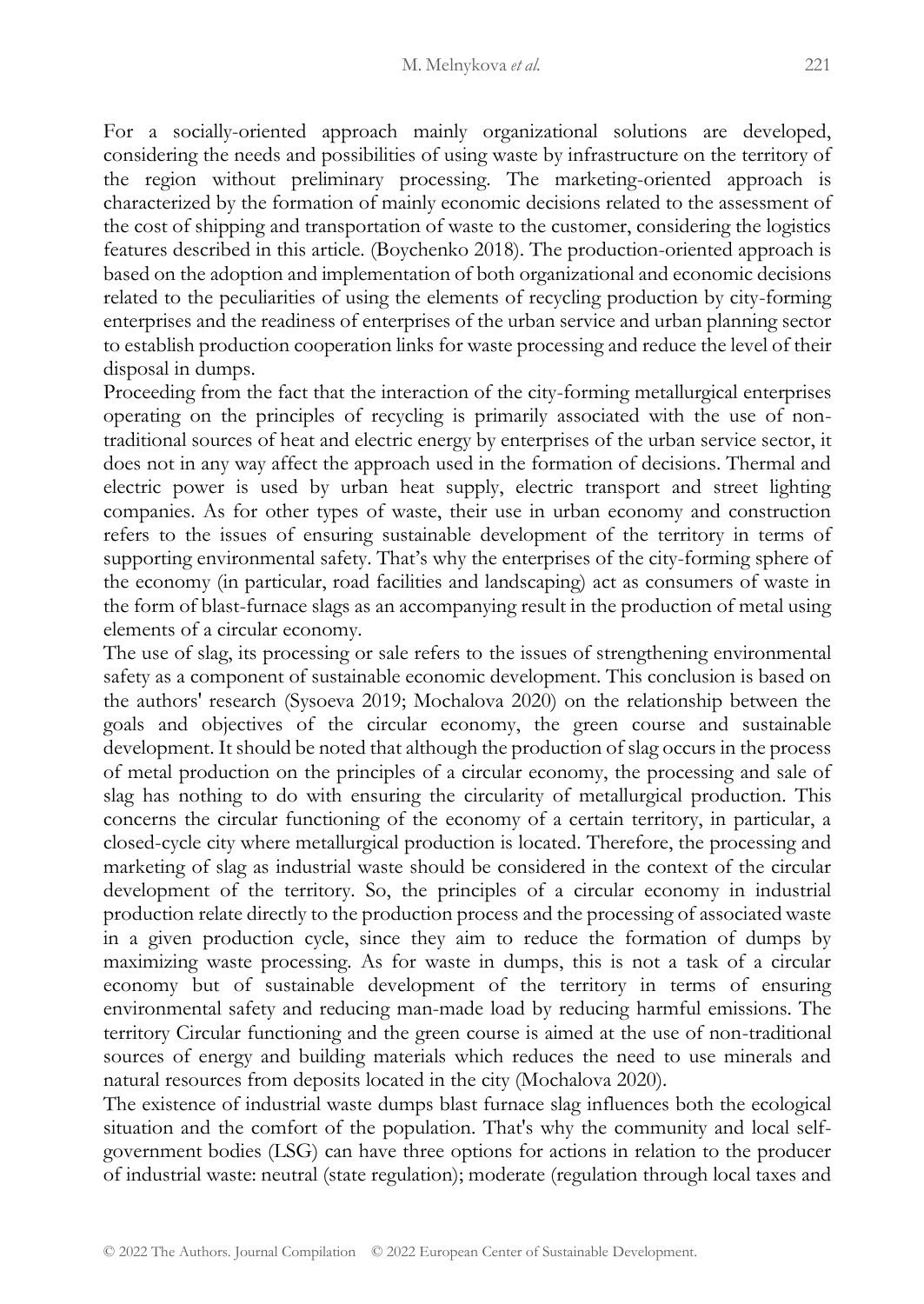discharges, fines, benefits and preferences); radical (closure of production, re-profiling and development of other more environmentally friendly industries)

As for the moderate position of the local self-government bodies and the community in relation to industrial waste - they proceed from the following. The production of waste such as blast furnace slag depends on the production of the metal. And the production of metal is determined by the needs of the market. So, with the extensive option, the production of slag is directly proportional to the fulfillment of orders for the production of metal and is determined by the standards; with the intensive approach, the production of waste may be lower than the standard. It is the specified volume of slag that is subject to management as industrial waste: disposal, processing or sale. It considers the fact that: the decision to "dispose of waste" depends on the volume of waste, taxes on them and the cost of renting a land plot where they are stored;

the decision to "sell waste" depends on the demand and the cost of transportation (transportation costs);

the decision to "recycle waste" depends on the need for recycled slag in the city or region (in road facilities or construction).

From the point of view of a systematic approach, it is necessary to consider the management of all types of metallurgical production wastes, assess the demand for them, identify the reasons for the low demand for certain types of waste, in particular blast furnace slag, and justify the directions of their stimulation both on the part of state authorities and on the part of local authorities. self-government, including tax regulation of investment activities, state and regional programs for the revitalization of territories, as well as mechanisms of public-private partnership and corporate social responsibility.

Blast furnace slags are currently circulating in the Ukrainian and international market segments. The turnover of blast-furnace slags in the international market segment involves the establishment of contractual relations with foreign partners for the export of raw materials, which are regulated by the rules of international trade. In the Ukrainian segment of the blast-furnace slag market, direct and indirect participants in business relations should be identified. It should be considered that the use and processing of blast furnace slag includes three main areas. These directions are:

preparation of granulated slag for road construction;

production of cement, concrete, fertilizers, slag wool, slag pumice;

formation of construction details. (Kocheshkova 2020)

Direct participants in the process of production, processing and using of blast-furnace slags are: producers - metallurgical enterprises, processors - enterprises of the building materials industry and enterprises for the production of fertilizers; consumers construction and agricultural enterprises. The state, local governments, logistics firms, banks and resellers are indirect actors. Each of the participants pursues their own interests which must be agreed upon in the process of entrepreneurial activity. In particular, the interest of the state and local authorities in the development of entrepreneurship in the processing of blast-furnace slags is due to both the possibilities of increasing the revenues of budgets of different levels; creation of new jobs; saving local natural resources in the production of building materials (sand, gypsum, stone, etc.), and increasing environmental safety by reducing the anthropogenic load on the territory and population during the development of dumps.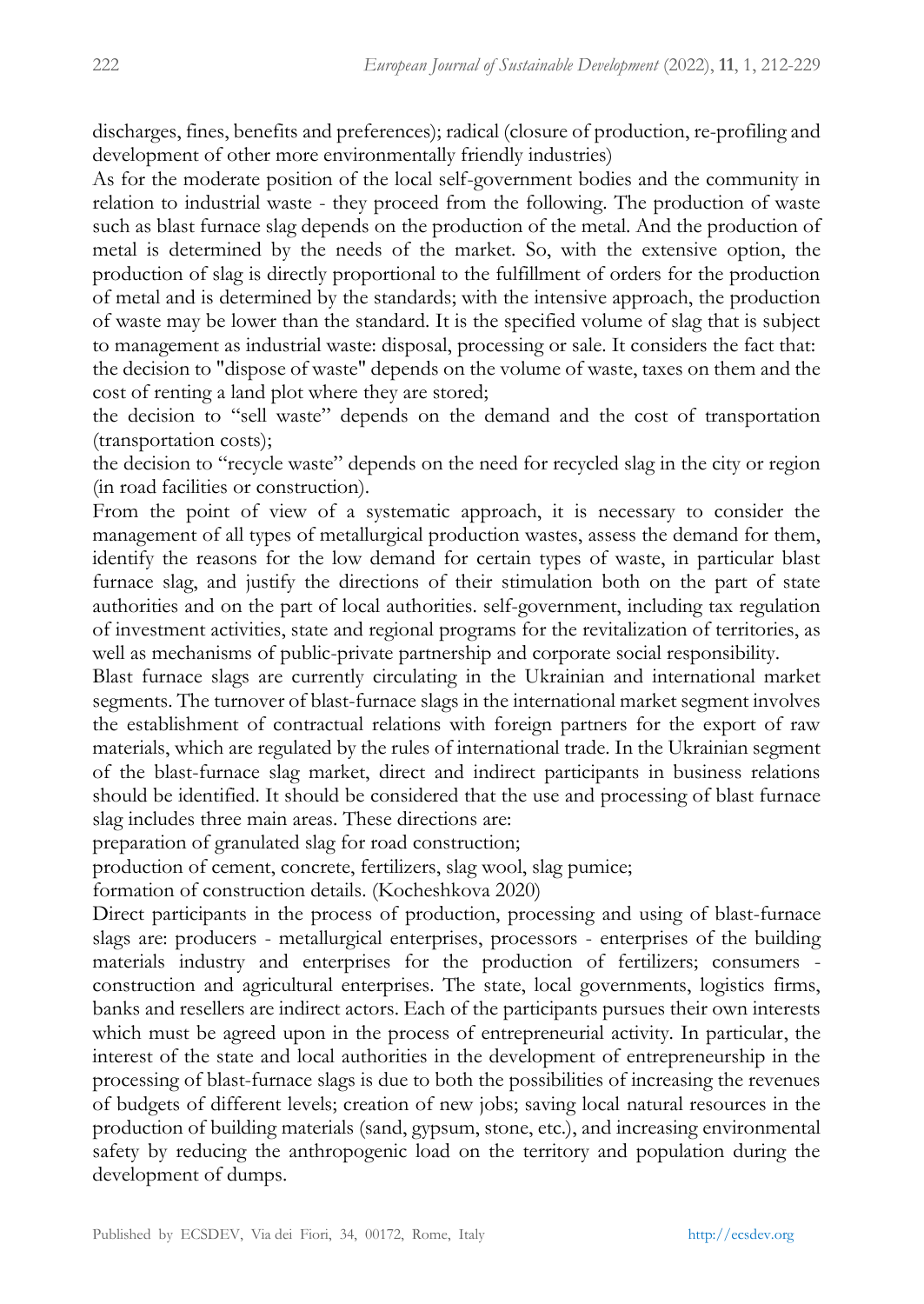Entrepreneurship in the processing and use of blast furnace slags can be organized both by metallurgical enterprises based on the diversification of production and the implementation of territorial development projects using the mechanisms of corporate social responsibility and public-private partnerships as well as by enterprises of the building materials or fertilizers industry. At the same time, benefits and preferences can be obtained in the process of taxation or when calculating rent for plots under slag dumps when implementing environmental projects, attracting environmental investments or introducing environmental innovations. The development and implementation of state, regional and city programs for the management of industrial waste and revitalization of the territory also contributes to the development of entrepreneurship in the field of processing blast-furnace slags and the development of their dumps.

It is advisable to form economic solutions of the "recycling-revitalization" task within the framework of a production-oriented approach based on the use of the following matrix models. The matrix model is a rectangular table, the elements of which, in accordance with a certain economic content, reflect the relationships between the components of the control object, and their values are calculated according to the rules established in matrix theory. In the matrix model, in numerical or relative terms, production and economic relationships are reflected within a given object and outside it. The model combines balances of production costs and balances of resource allocation. The basic rule of matrix modeling is that the totals of rows and columns must be equal. From an economic point of view, this equality is interpreted as a balance of value: the value of distributed and accumulated goods and services is equal to the value of production costs plus newly created value. These conditions are met by the matrix model - the interindustry balance, which is developed in kind and in value terms. The interindustry balance scheme includes a synthesis of two tables, one of which characterizes the structure of production costs in the context of individual types of products, and the other characterizes the distribution structure. The interindustry balance in physical terms consists of two sections: sources of formation of product resources; directions of use of product resources for current production consumption and for final consumption. The interindustry balance in value terms consists of four sections: intra-industrial relations of the modeled system; primary costs of resources entering the system from the outside (model input); results of production activities (model output): the processes of redistribution of newly created value within the system, determined during the formation of the matrix model.

The static interindustry balance model assumes that the volumes of industrial consumption are directly proportional to the volumes of production of products of consuming industries, and the coefficients of proportionality are the coefficients of direct costs. Also, the same product is produced by only one industry. The matrix model of the norms (coefficients) of direct costs is a system of equations with one unknown, which has a matrix of coefficients and the property of balance due to the presence of one linearly dependent equation and, in general form, is an input-output balance the interindustry balance scheme in vector-matrix form

$$
X = AX + Y
$$

[formula 1]

where  $A -$  matrix of direct costs coefficients; Х – output column vector;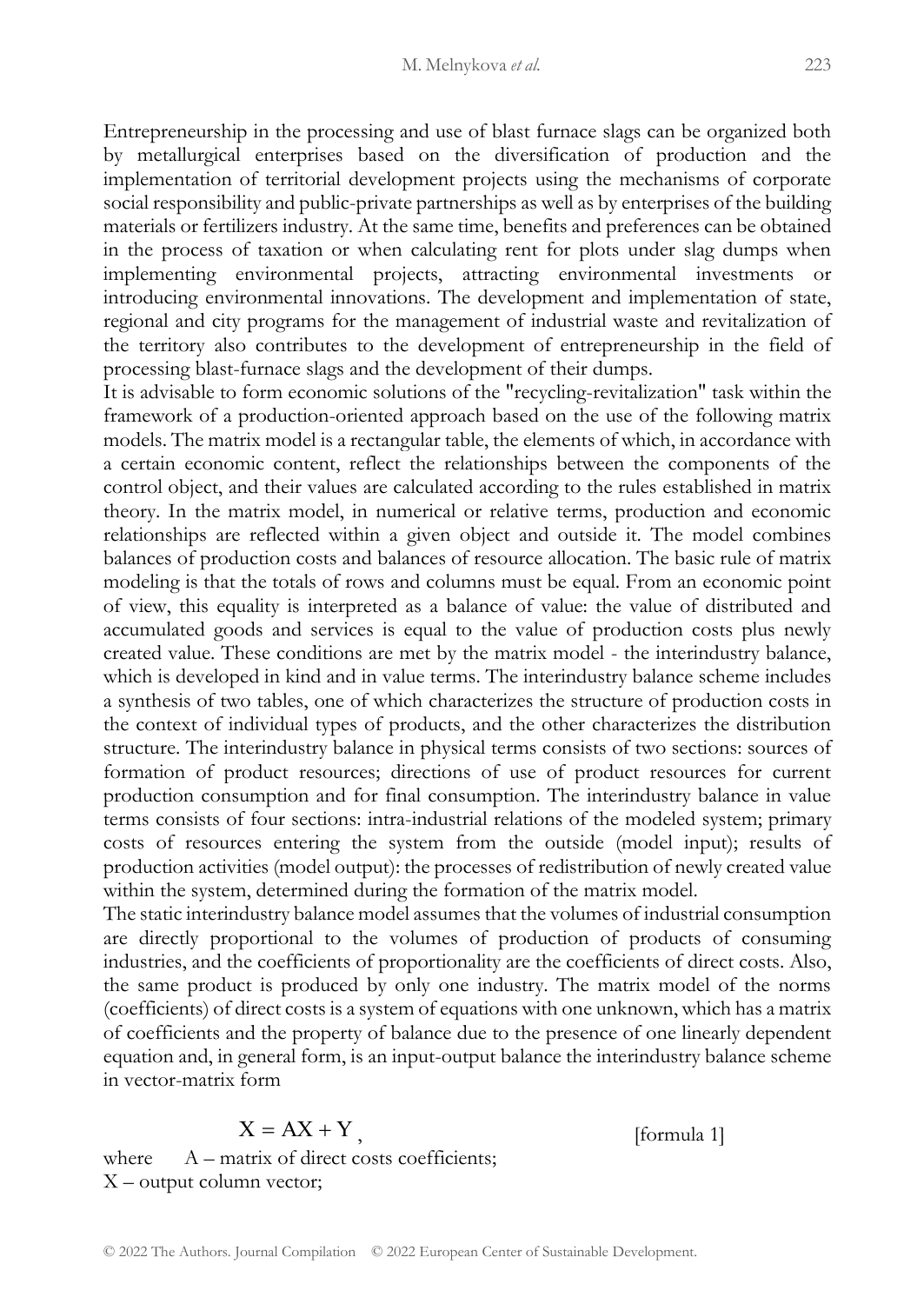У – final product column vector.

This system of equations requires the presence of two known quantities in each equation x and y to solve. However, it is possible to compose a system of equations with one unknown, which has a complete matrix of coefficients and balance properties. Such a system of equations is presented by Sh. Hoshimura in his work "Theory of reproduction and capital accumulation" (Hoshimura 1978).

The system of equations has the property of being balanced due to the presence of one linear-dependent equation. Sh. Hoshimura proposes to solve this system of equations by the method of determinants based on the formalization methods used in linear algebra. The method of determinants has advantages in comparison with the traditional ones and allows: to consider all the components of expanded reproduction; after minor transformations of the production matrix, construct the distribution matrix; one resource at a time, which is specified, determine the needs for other resources; evaluate the economic growth of the system in terms of quantitative and qualitative parameters (Melnikova 2007).

The interaction of enterprises of the town-forming, town-servicing and town-planning sectors is described by the resource-communication model. It involves the performance of production and economic functions in the management process and ensures the formation of both economic and organizational decisions.

The production function is usually described by the Cobb-Douglas production function, which displays the relationship between the maximum volume of product produced and the physical volume of factors of production at a given level of technical knowledge. The production function with this technology has properties that determine the relationship between the volume of production and the number of factors used. Production functions are different for different types of production, but they all have common properties. Two main properties can be distinguished: there is a limit to the growth of the volume of output, which can be achieved by an increase in the cost of one resource, all other things being equal; there is a certain complementarity of the factors of production, but without a decrease in the volume of output, a probable and definite interchangeability of these factors of production is possible. For the release of a product, various combinations of resources can be used, which provides the possibility of producing a product using less capital or more labor input, and vice versa. However, there is a limit to how much labor can be replaced by more capital so that production is not reduced. (Modern management: an encyclopedic reference book 1997). It is advisable to supplement the specified production function with an economic one, which can be described by the function of transaction costs. At the same time, the structuring of transaction costs depends on the differentiation of costs and the search for information, which leads to changes in the production function depending on the information resource. In addition, it is necessary to introduce constraints in the model related to the peculiarities of resource integration and technology constraints.

An important component of the balanced development of an enterprise is the assessment of the efficiency of production and economic activities based on the use of an assessment of the influence of factors on the integral indicator of the efficiency of activities. It is reflected in the matrix model of production and economic activity, presented in Fig. 1.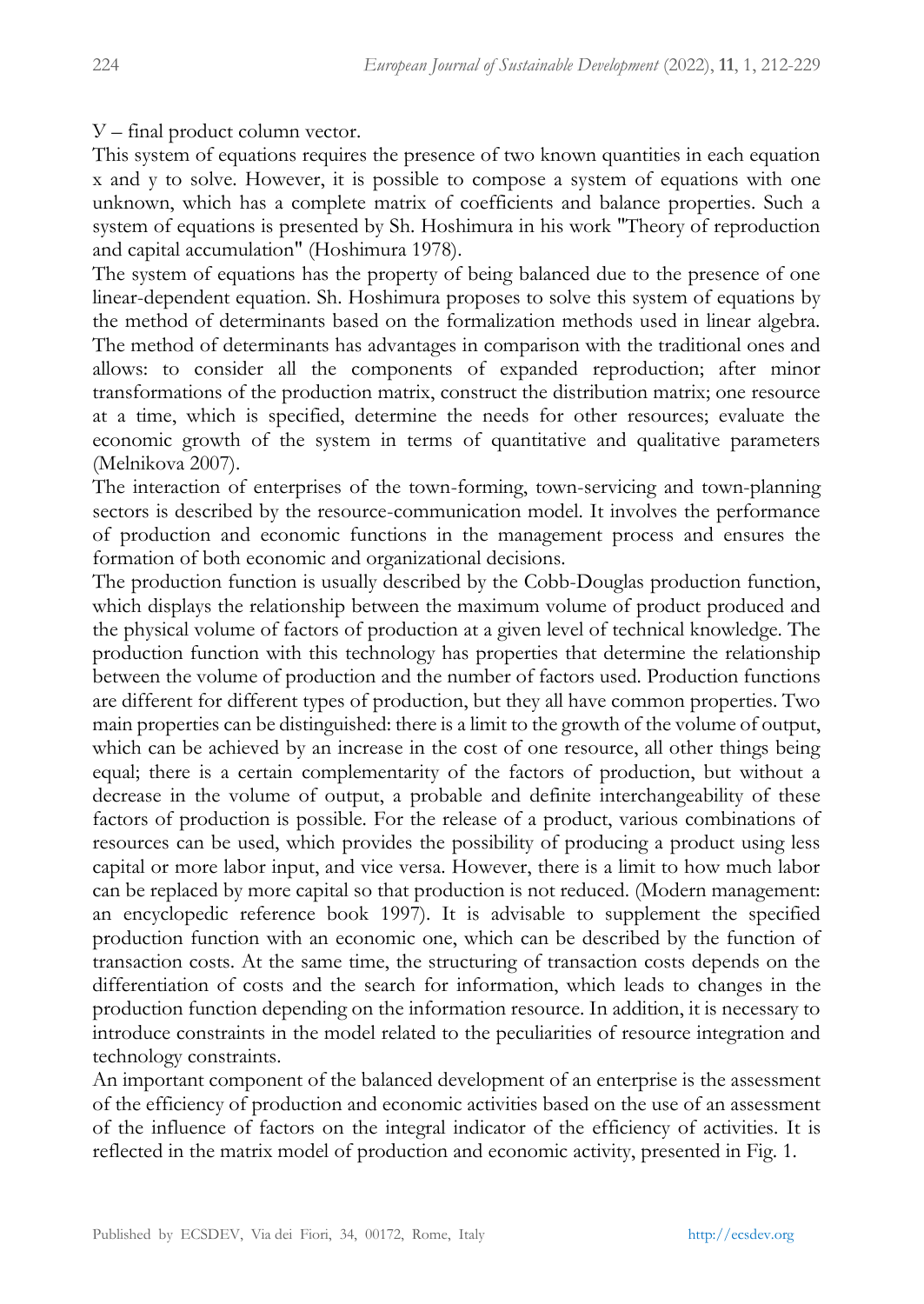It consists of 4 blocks and is built on the principles of systemic and factor analysis. This model includes the following indicators: integrated assessment (Ie), resource intensity (Re), costs per 1 UAH. products (Ce), resource turnover (Or), working capital utilization factor (Kz), material consumption (Me), working capital turnover (Os), energy intensity (Ee), salary intensity (Ze), labor intensity (Te), average salary (Cz), depreciation for 1 UAH, production (Am), capital intensity (Fe)) and the coefficient of depreciation of fixed assets  $(K_i)$ .

| Analyzed period |                |               |                                                     |                                                                                                        |                |                                                                                                   |    |                    |     |    |          |    |    |       |    |                                                               |
|-----------------|----------------|---------------|-----------------------------------------------------|--------------------------------------------------------------------------------------------------------|----------------|---------------------------------------------------------------------------------------------------|----|--------------------|-----|----|----------|----|----|-------|----|---------------------------------------------------------------|
|                 |                |               | Ie                                                  | Re                                                                                                     | Ce             | Or.                                                                                               | Kz | Me                 | Os. | Ee | Ze       | Te | Cz | Am Fe |    | Ka                                                            |
|                 |                |               |                                                     |                                                                                                        |                |                                                                                                   |    |                    |     |    |          |    |    |       |    |                                                               |
| B               |                |               |                                                     | $\mathfrak{D}$                                                                                         | 3              | $\overline{4}$                                                                                    | 5  | 6                  |     | 8  | $\Omega$ | 10 | 11 | 12    | 13 | 14                                                            |
| a               |                | <b>BLOCK1</b> |                                                     |                                                                                                        | <b>BLOCK 2</b> |                                                                                                   |    |                    |     |    |          |    |    |       |    |                                                               |
| ${\bf S}$       | Ie             |               |                                                     |                                                                                                        |                | a change in the integral indicator assessment of the efficiency of using production resources and |    |                    |     |    |          |    |    |       |    |                                                               |
| e               | Re             |               |                                                     | due to a change in resource financial results of production, reserves for achieving the desired        |                |                                                                                                   |    |                    |     |    |          |    |    |       |    |                                                               |
|                 | Ce             | 3             | intensity and costs for 1 UAH level of profit       |                                                                                                        |                |                                                                                                   |    |                    |     |    |          |    |    |       |    |                                                               |
|                 |                |               | products                                            |                                                                                                        |                |                                                                                                   |    |                    |     |    |          |    |    |       |    |                                                               |
|                 | <b>BLOCK 3</b> |               |                                                     | <b>BLOCK4</b>                                                                                          |                |                                                                                                   |    |                    |     |    |          |    |    |       |    |                                                               |
|                 | Or             |               |                                                     |                                                                                                        |                |                                                                                                   |    |                    |     |    |          |    |    |       |    |                                                               |
| $\mathbf{p}$    | Kz             | 5             |                                                     |                                                                                                        |                |                                                                                                   |    |                    |     |    |          |    |    |       |    |                                                               |
| $\mathbf e$     | Me             |               |                                                     | change in resource intensity due to absolute change in the initial indicators and calculation of their |                |                                                                                                   |    |                    |     |    |          |    |    |       |    |                                                               |
| r               | Os             |               |                                                     | changes in the use of fixed assets, influence on the level of use of working capital and funds for     |                |                                                                                                   |    |                    |     |    |          |    |    |       |    |                                                               |
| $\vdots$        | Ee             | 8             |                                                     | working capital and wages                                                                              |                |                                                                                                   |    |                    |     |    |          |    |    |       |    | labor remuneration, the amount of depreciation deductions per |
| $\circ$         | Ze             |               |                                                     |                                                                                                        |                |                                                                                                   |    | unit of production |     |    |          |    |    |       |    |                                                               |
| $\mathbf d$     | Te             | 10            |                                                     |                                                                                                        |                |                                                                                                   |    |                    |     |    |          |    |    |       |    |                                                               |
|                 | Сz             | 11            |                                                     |                                                                                                        |                |                                                                                                   |    |                    |     |    |          |    |    |       |    |                                                               |
|                 | Am             | 12            |                                                     |                                                                                                        |                |                                                                                                   |    |                    |     |    |          |    |    |       |    |                                                               |
|                 | Fe             | 13            |                                                     |                                                                                                        |                |                                                                                                   |    |                    |     |    |          |    |    |       |    |                                                               |
|                 | Ka             | 14            |                                                     |                                                                                                        |                |                                                                                                   |    |                    |     |    |          |    |    |       |    |                                                               |
|                 |                | 15            | general change in the integral indicator by factors |                                                                                                        |                |                                                                                                   |    |                    |     |    |          |    |    |       |    |                                                               |

*Fig. 1. Matrix for a comprehensive assessment of the effectiveness of production and business activities*

The integral indicator is calculated by the formula:

$$
Ie = 1 - \frac{Me + Ee + Am + Ze}{Fe + Kz + Ze + Ee}
$$
 [formula 2]

The indicators of this matrix are calculated by the formulas:

$$
\Delta y_i^a = \Delta a \cdot \frac{1}{b^1}; \qquad \Delta y_i^b = \Delta b \cdot \frac{a^0}{b^0 b^1}, \qquad \text{[formula 3]}
$$

where  $\Delta$ yi - change of the i-th private indicator of assessment;

 $\Delta a$  - change in the value of the indicator in the numerator;

 $\Delta b$  - change in the value of the indicator in the denominator;

а0,b0,b1 – the value of these indicators, respectively, in the baseline and reporting periods.

As a result of establishing formalized links between the indicators of each block and between the blocks of the system, the influence of a change in each of them on the subordinate indicator is assessed. The matrix presents relative indicators characterizing the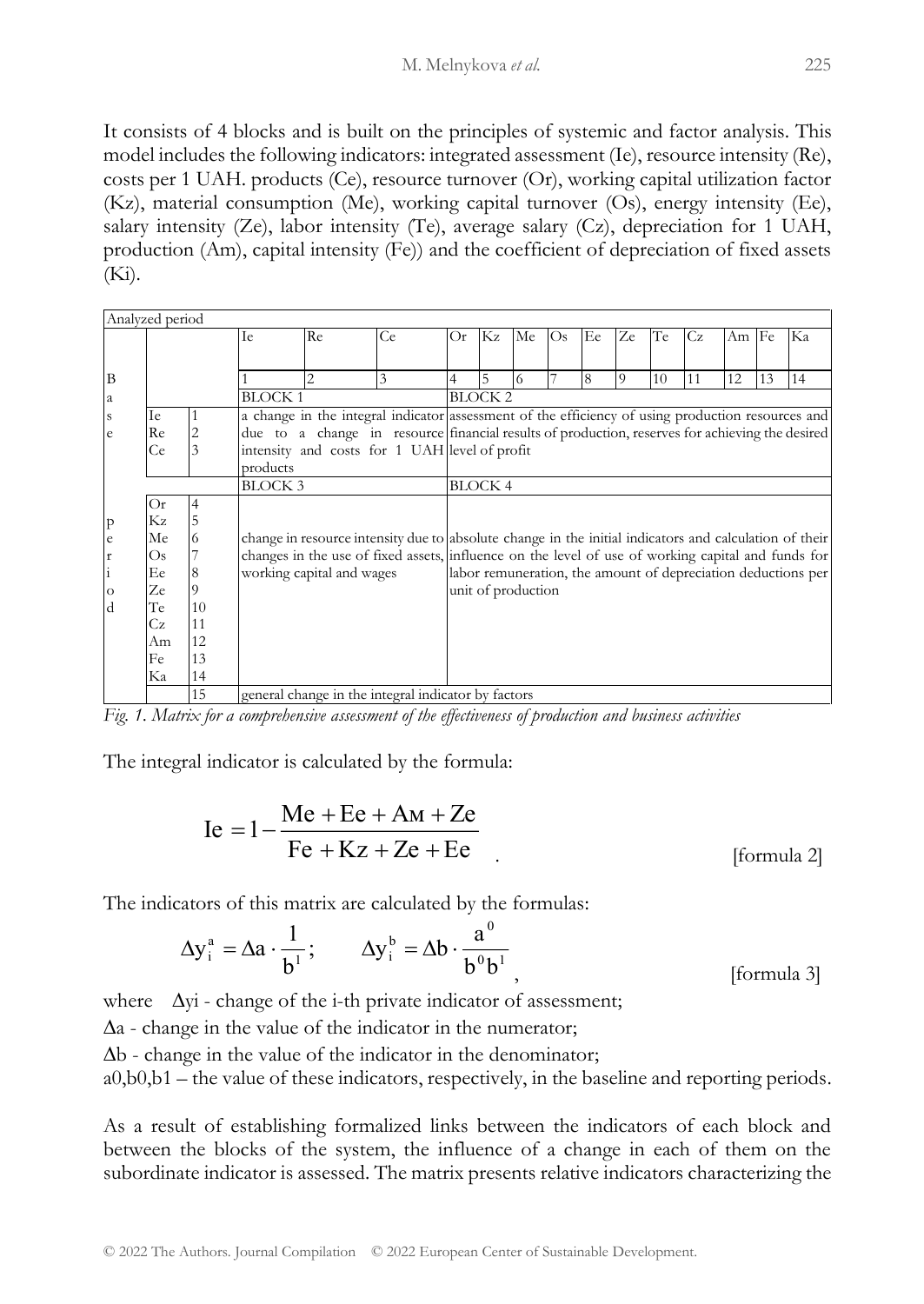two sides of production efficiency (cost effectiveness and resource use). They reveal the proportions of production, establish links between the indicators of the production system and allow you to determine the change in some particular indicators as a result of changes in others.

It should be noted that the economic assessment of the efficiency of production activities should be complemented by an environmental assessment, the indicators of which and their interpretation are presented in the research (Rekova 2021). The results of the environmental assessment can influence the establishment of appropriate restrictions in both production and management.

Business management involves the selection of appropriate forms of communication ties and relations based on information support, management of flows of production, economic, financial information necessary for effective functioning and development. At the same time, it is very important to determine the degree of reliability of expectations based on external information and analysis of external influences, which requires the use of methods for assessing the risk of economic activity and making appropriate decisions on its management. In this case, the criterion for managing uncertainty is not a decrease in risk, but an increase in the efficiency of decisions. To assess the effectiveness of decisions based on the interaction of levels of uncertainty and the nature of management activities, it is advisable to use matrix (4), in which the nature of management is represented by rows, and by columns - the degree of uncertainty in the formation of management decisions. The degree of uncertainty in the formation of management decisions is a scale. However, it is advisable to distinguish four discrete levels for convenience, two limiting levels - low and ultra-high and two intermediate ones - medium and high, that is

$$
P = \left\{P_1, P_2, P_3, P_4\right\},\
$$

where P1 - low level does not affect the typical procedures for the formation of the management decisions; P2 - the middle level requires a revision of the existing procedures for the formation of management decisions; P3 - high level provides for the development of new procedures for the formation of management decisions; P4 - an ultra-high level of uncertainty implies the replacement of almost all existing procedures in the formation of management decisions.

The degree of possible implementation of the solution depends on both the nature of the control and the level of uncertainty:

$$
R=R(U,P)
$$

or in matrix form:

$$
R = (R_{ij})_{\substack{i=1,\dots,4;\\j=1,\dots,4}} = r(U_i, P_j)_{\substack{i=1,\dots,4;\\j=1,\dots,4}},
$$
 [formula 4]

where

 $U = (U_1, U_2, U_3, U_4)$  – nature of management (routine, stable, corrective, innovative).

Each element of the matrix (4) determines the degree of efficiency of decisions. The matrix represents the conditions for preparing effective solutions and shows the possibilities for their implementation. To reduce uncertainty and risk, it is advisable to use both traditional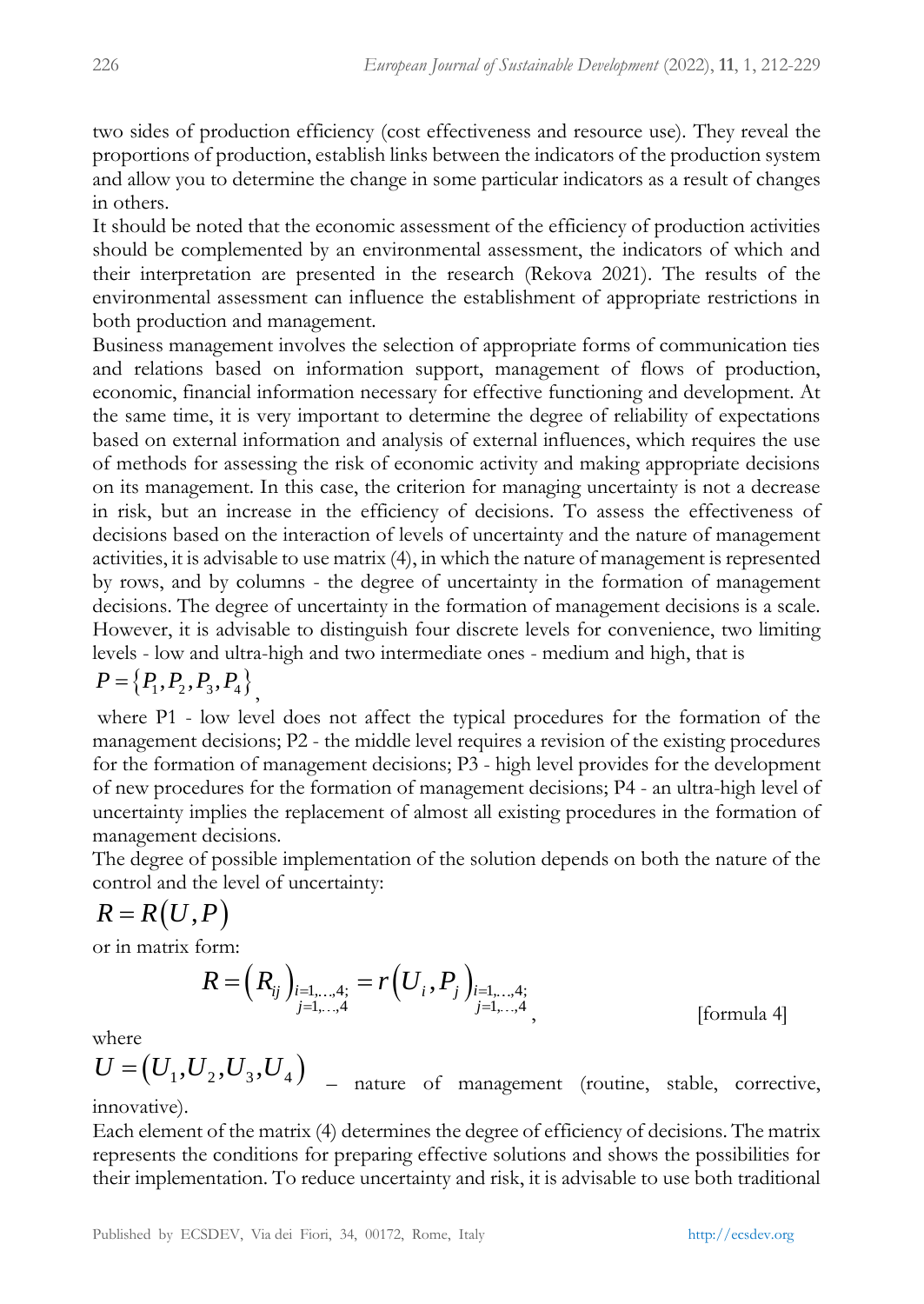methods, in particular, functional-cost analysis and innovative management methods (situational centers) that provide forecasting of the results of decisions made. Functionalcost analysis allows you to combine the functional features of resources with the valuation of operating, material, investment assets of participants and the risk of financial losses from their imbalance. Situational centers accumulate tools for collecting and analyzing information, forecasting tools and building possible development models and visual presentation of results in a form that will be most convenient and useful for project managers (Melnikova 2007). The main components of the situational center are the means of dynamic (simulation) modeling, which make it possible to calculate the possible consequences of different scenarios of the development of events. The use of the presented matrix models in combination with the mechanism of resource-communication interaction allows making reasonable economic decisions on the problem of "recycling revitalization" both locally by the project participants and in a complex temporary coordination center, which can be formed to organize the implementation of the project. Since the socially-oriented and marketing-oriented approach involves the export of blastfurnace slags outside the urban area, which in turn requires the availability of appropriate institutional and logistical support, allowing the establishment and implementation of projects at the regional and country level as a whole. At the same time, it is advisable to integrate the task of "recycling-revitalization" with the tasks of the waste management subsystem at the regional and city level, which should be the subject of further research.

#### **5. Conclusions and recommendations**

 Industrial cities have features that must be considered when choosing priorities for their sustainable development. These features are associated with a high technogenic load that negatively affects the environment and the generation of industrial waste. That's why the strengthening of environmental safety is a priority compared to the economic and social components of sustainable development and involves of the "recyclingrevitalization" task solving associated with the use of elements of the circular economy for the management of industrial waste and the restoration of urban areas occupied by dumps of this waste.

Based on the analysis of the environmental situation in Ukrainian industrial cities and an assessment of the possibility of using the world experience of waste recycling and revitalization of territories in sustainably developed cities, methodological approaches have been formulated and tools have been proposed to form organizational and economic solutions of the "recycling-revitalization" task. At the same time, it is considered that in the management of industrial waste on the principles of circularity, there are three alternatives: recycling and using in the city; implementation of social projects of intermunicipal and interregional cooperation; sale within the country or abroad. If it is not possible to implement the indicated alternatives, then industrial waste ends up in dumps and subsequently an ecological revitalization of the territory is required. At the same time, the cost of ecological revitalization of the territory occupied by industrial waste may be higher than the cost of equipment for waste recycling. It is necessary to consider this contradiction when developing programs and projects for industrial management.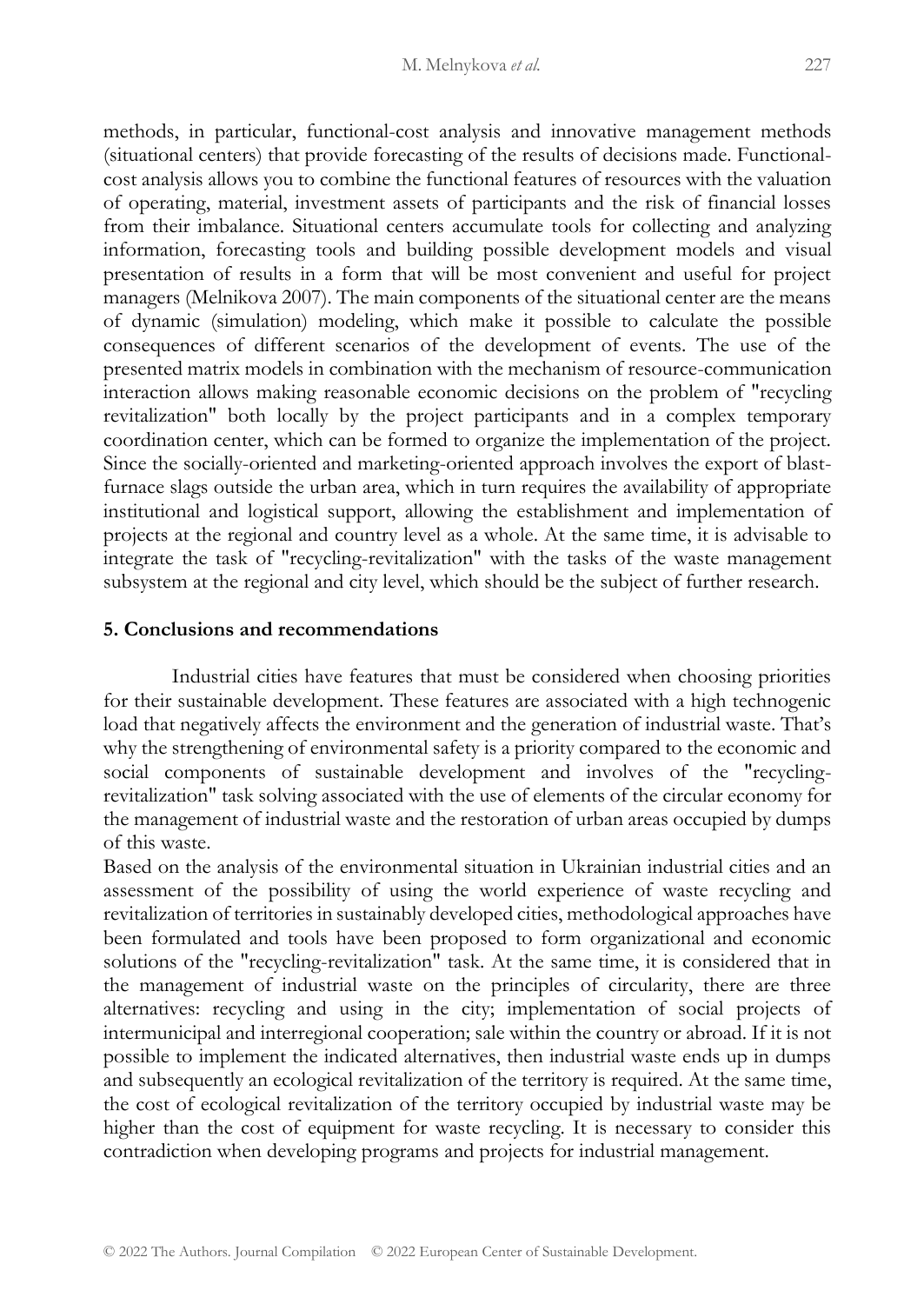The objective necessity of the "recycling-revitalization" task solving is due to both the difficult environmental situation in the industrial cities of Ukraine and the opportunities associated with the formation of industrial and eco-industrial parks, the use of the principles of industrial symbiosis and industrial ecology in the management of industrial waste. The experience of industrial cities in Europe and the United States testifies to the need for coordinated actions of urban economy enterprises on the principles of industrial symbiosis as a condition for ensuring circular production and the leading role of local governments as an organizer of the territory revitalization process in the environmental aspect.

Organizational solutions of the "recycling-revitalization" task are to ensure the coordination of the actions of the project participants - the enterprises of the city-forming, urban service and urban planning sector when choosing the alternative "processing and use of industrial waste in the city territory". Economic decisions are associated with the use of three matrix models (a matrix of resource allocation, a matrix for assessing the influence of factors on the integral indicator of efficiency, a matrix of compliance of the type of management with the level of uncertainty of decisions made), as well as the mechanism of resource-communication interaction for organizing production and management. The alternative associated with the implementation of social projects of intermunicipal and interregional cooperation involves the use of mechanisms of publicprivate partnership and corporate social responsibility on the part of town-forming enterprises. The alternative associated with the sale of industrial waste within the country or abroad "involves marketing research and the formation of schemes of transport routes. Detailed development of these alternatives presupposes the availability of appropriate institutional and logistical support, which should be the subject of further research.

#### **References**

- About the Sustainable Development Goals of Ukraine until 2030: Presidential Decree № 722/2019. <https://www.president.gov.ua/documents/7222019-29825> Accessed 09/06/2021.
- About the Basic ambush (strategy) of the state environmental policy of Ukraine for the period up to 2030: The Law of Ukraine dated February 28, 2019 № 2697-VIII. (2019). *Vidomosty Verkhovna for the sake of Ukraine.* Vol. 16. Art. 70.
- About the consolidated regional programs for industrial access to the Donetsk region for 2018-2020. [http://ecology.donoda.gov.ua](http://ecology.donoda.gov.ua/) Accessed 09/17/2021.
- About the consolidated State strategy of regional development for 2021-2027: Resolution of the Cabinet of the Ministry of Finance of Ukraine from the 5th August 2020. № 695. (2020). *Official newsletter of Ukraine*. Vol. 67. Art. 2155.
- About the grasp of the Concept of realizing state policy in the sphere of industrial communication. Order of the Cabinet of Ministries of Ukraine from 27th December of 2019. № 1422-r. <https://zakon.rada.gov.ua/laws/show/402-2019-%D1%80#Text> Accessed 09/17/2021.
- Albayrak, A., Eryilmaz, Y. (2017). Urban Growth in Sustainability Perspective*. Int'l Journal of Advances in Agricultural & Environmental Engg. (IJAAEE)*. Vol. 4 (1).
- Batty, M. (2013). *The New Science of Cities*: The MIT Press
- Boychenko, M.V. (2018). Problems of transport logistics for people transported to Ukraine. *Bulletin of Economic Science of Ukraine*. Vol. 2 (35). 22-26 pp.
- Chertow M., Park, J. (2016). Scholarship and Practice in Industrial Symbiosis: 1989–2014. *Taking Stock of Industrial Ecology*. Ch. 5. 87-116 pp.
- Christopherson, S., Michie, J., Tyler, P. (2013). *The New Science of Cities*: The MIT Press Regional Resilience: Theoretical and Empirical Perspectives. *Cambridge Journal of Regions, Economy and Society*. Vol. 3.